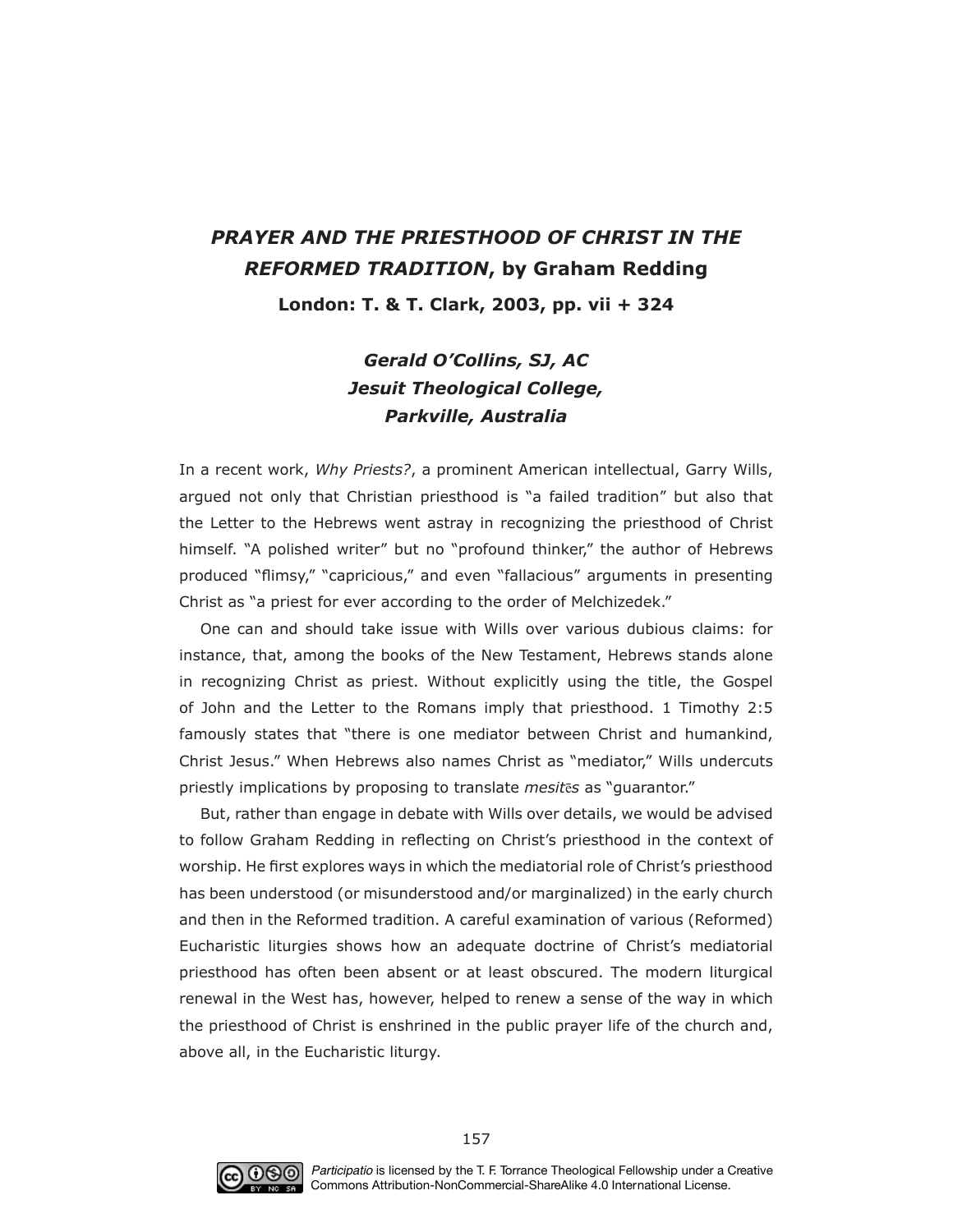PARTICIPATIO: THE JOURNAL OF THE T. F. TORRANCE THEOLOGICAL FELLOWSHIP

Redding argues convincingly that, unless Christ's priesthood is properly appreciated, Eucharistic worship remains confused and impoverished. That priesthood must be expressed liturgically if the public prayer of the church is to function as it should  $-$  through conscious participation in the eternal offering Christ makes of himself (in the Spirit) to the Father. Thus Redding rightly recognizes the role Christ's priesthood plays for trinitarian faith and practice. Founded in the incarnation itself, this priesthood makes it possible for the church to pray to the Father, through the Son, and in the Holy Spirit. In short, appreciating Christ's priesthood opens us to a properly trinitarian conception of our common prayer.

Redding is surely right in pointing out the harm done to the worshipping life of the church where a proper doctrine of Christ's priesthood is missing. Worship can become more and more dependent upon the talents and personality of the minister or priest who leads the congregation in prayer.

Redding reaches his conclusions by a critical examination of the Reformed tradition, especially as found in the Church of Scotland. But he is rightly convinced that his conclusions can be applied to other Christian bodies. In the Roman Catholic Church, it was no accident that, even if much more attention should still be paid to the priesthood of Christ, the liturgical reform has gone hand in hand with some renewed sense of his priesthood. Witness the first document promulgated by the Second Vatican Council, the Constitution on the Sacred Liturgy (*Sacrosanctum Concilium*). It insists that the liturgy "is rightly seen as an exercise of the priestly office of Jesus Christ." Every liturgical celebration is "an action of Christ the priest and of his body, which is the church" (art. 7).

Redding focusses on the life of the church at prayer — and especially on a theme wonderfully developed by Tom Torrance, the need for conscious participation in the eternal self-offering of the risen and ascended Christ. But Christ has exercised and continues to exercise his priesthood not only for members of the church who assemble for worship but also for the wider world. Is he not high priest also for all human beings, many of whom may never have heard his name?

*Sacrosanctum Concilium* stated: ""Jesus Christ, the High Priest of the New and Eternal Covenant, when he assumed a human nature, introduced into this land of exile the hymn that in heaven is sung throughout the ages. He unites the whole community of humankind with himself and associates it with him in